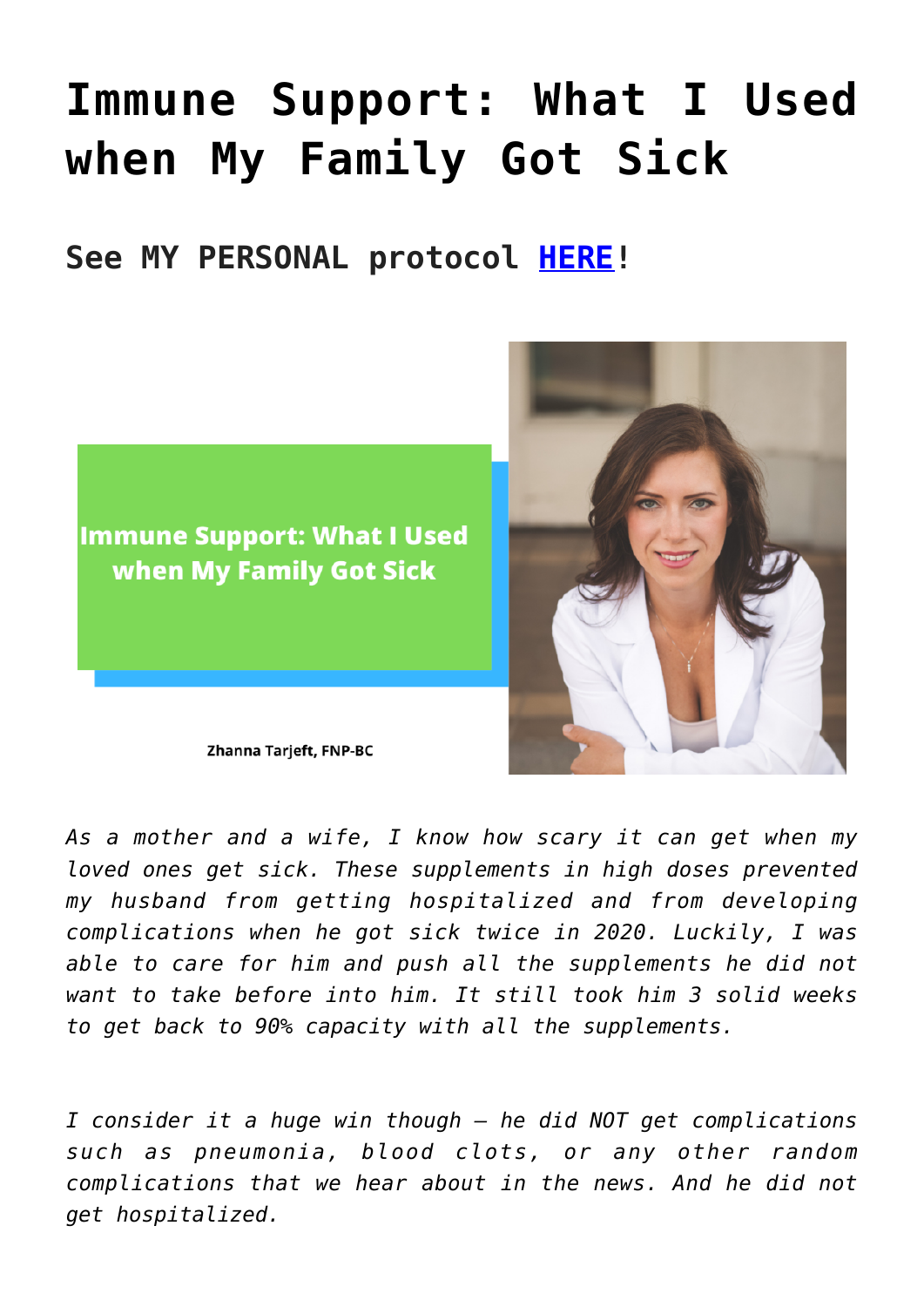*My worst fear would be going to the hospital where I would be helpless to advocate for him and to oversee his treatment as nobody (even the closest family members) to visit the admitted hospital patient. Forget about bringing supplements and neutraceuticals to the hospital – as an RN who worked Medical-Surgical floor I still remember how I was making sure my patients did not take anything extra except for the medications given by me at certain hours according to certain protocols.* 

*We now see that there are cheap and old medications that also may be helpful to avoid complications and hospitalizations.* 

*To Good Health,*

*Zhanna*

\**This does not constitute medical advice, always seek the direct advice of your Doctor or Medical Provider for your specific health care or needs.*

\*The disclaimer provides that such medical information is merely information – not advice. If users need medical advice, they should consult a doctor or other appropriate medical professional. The disclaimer also provides that no warranties